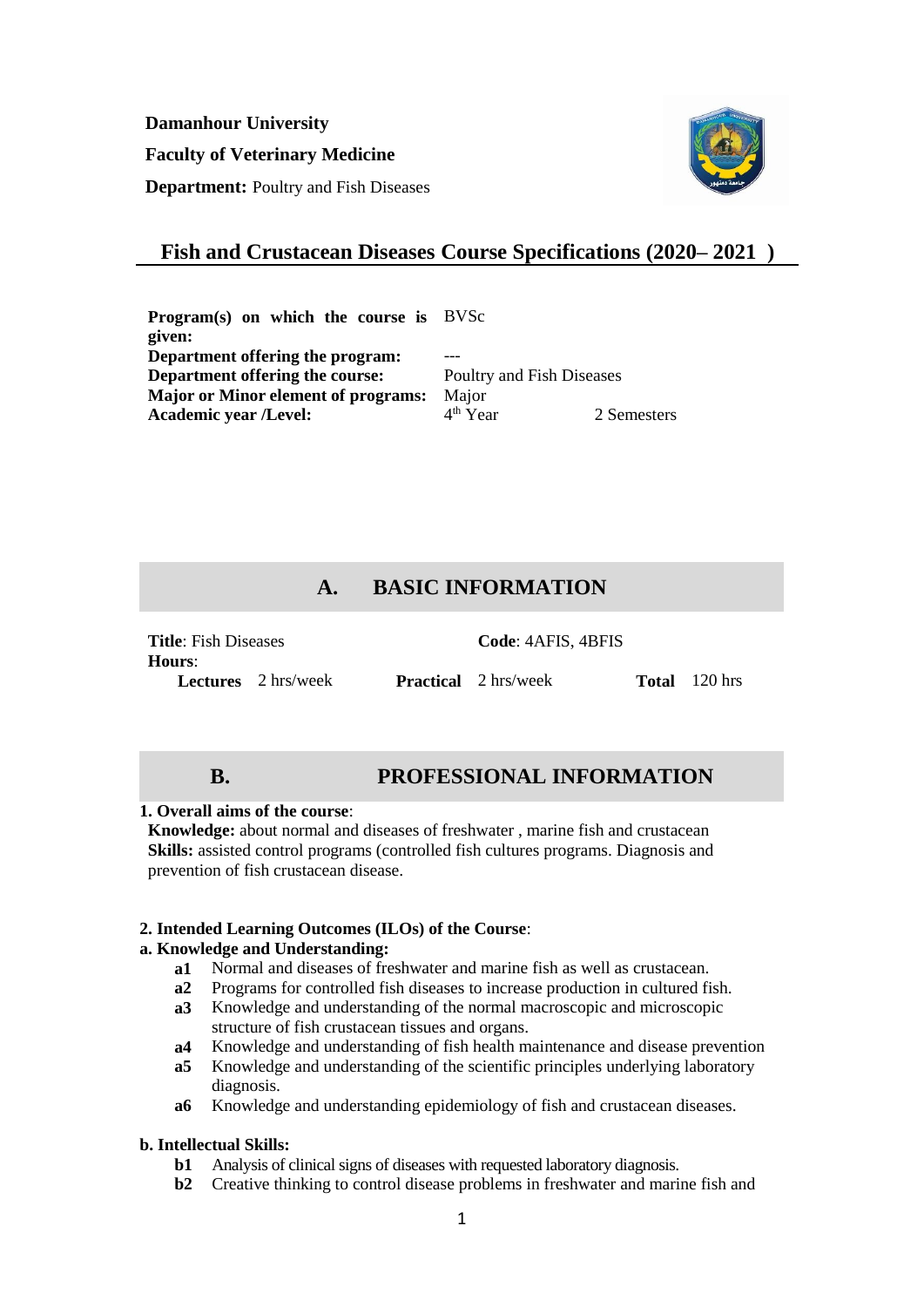crustacean.

- **b3** Problem identification and solving measures for such diseases.<br>**b4** Apply appropriate quantitative and qualitative methodologies for
- Apply appropriate quantitative and qualitative methodologies for prevention and control of fish and crustacean diseases.
- **c. Professional and Practical Skills:** The graduate will be able to
	- **c1** Handle and restrain fish in a welfare manner.
	- **c2** Obtain an accurate and relevant history of the individual fish or fish groups and their environment.
	- **c3** Perform a thorough clinical examination.
	- **c4** Collect, preserve and transport fish samples by appling standard practical laboratory techniques; interpret laboratory results by diagnostic aids, integrate those with clinical information.
	- **c5** Assess the nutritional status of a fish and be able to advice on appropriate husbandry and feeding measures.
	- **C6** Identify etiological agents and information relevant to a clinical problem with differential diagnosis.
	- **C7** Demonstrate a practical ability to apply lesion knowledge of disease processes within the clinical signs, PM and environmental status.
	- **C8** Advise on fish management and understand the importance of fish health economics in the context of acceptable fish welfare.
	- **C9** Recognize treatment for diseased fish with life threatening conditions.
	- **C10** Obtain and record data for prepare current and/or retrospective assessment and analysis of fish health and production record.
	- **C11** Understand how to minimize the risks of contamination, cross infection and predisposing factors leading to fish disease in the field.
	- **C12** Apply imaging techniques, and advise on their safe Use Interpret the results of imaging techniques in the pursuit of a diagnosis.
	- **C13** Recognize the indications for treatment.
	- **C14** Demonstrate an understanding of veterinary public health issues and the procedures to follow with notifiable and zoonotic diseases.
	- **C15** Utilize appropriate safety procedures to protect clients and co-workers and self.
	- **C16** Have a commitment to ongoing learning and self evaluation.
	- **C17** the graduate recognize the most important and economic fish and crustacean diseases

under Egyptian environment condiction.

### **d. General and Transferable Skills:** The graduate must be able to

- **d1** Conduct themselves in a professional manner with regard to the veterinarian's professional and legal responsibilities and understand and apply the ethical codes as set out in general organization of veterinary services (GOVS).
- **d2** Work effectively as a member of a team in the delivery of services to community.
- **d3** Communicate effectively with the public, colleagues and appropriate authorities.
- **d4** Perform research on common disease problems in the surrounding domestic and wild fish in the community.
- **d5** Utilize communicating skills, have access to the internet and retrieve information.
- **d6** Demonstrate knowledge of the organization and management of veterinary practice; principles of certification, basic financial and accounting practices and record keeping.
- **d7** Perform research and solve any emerging disease problem.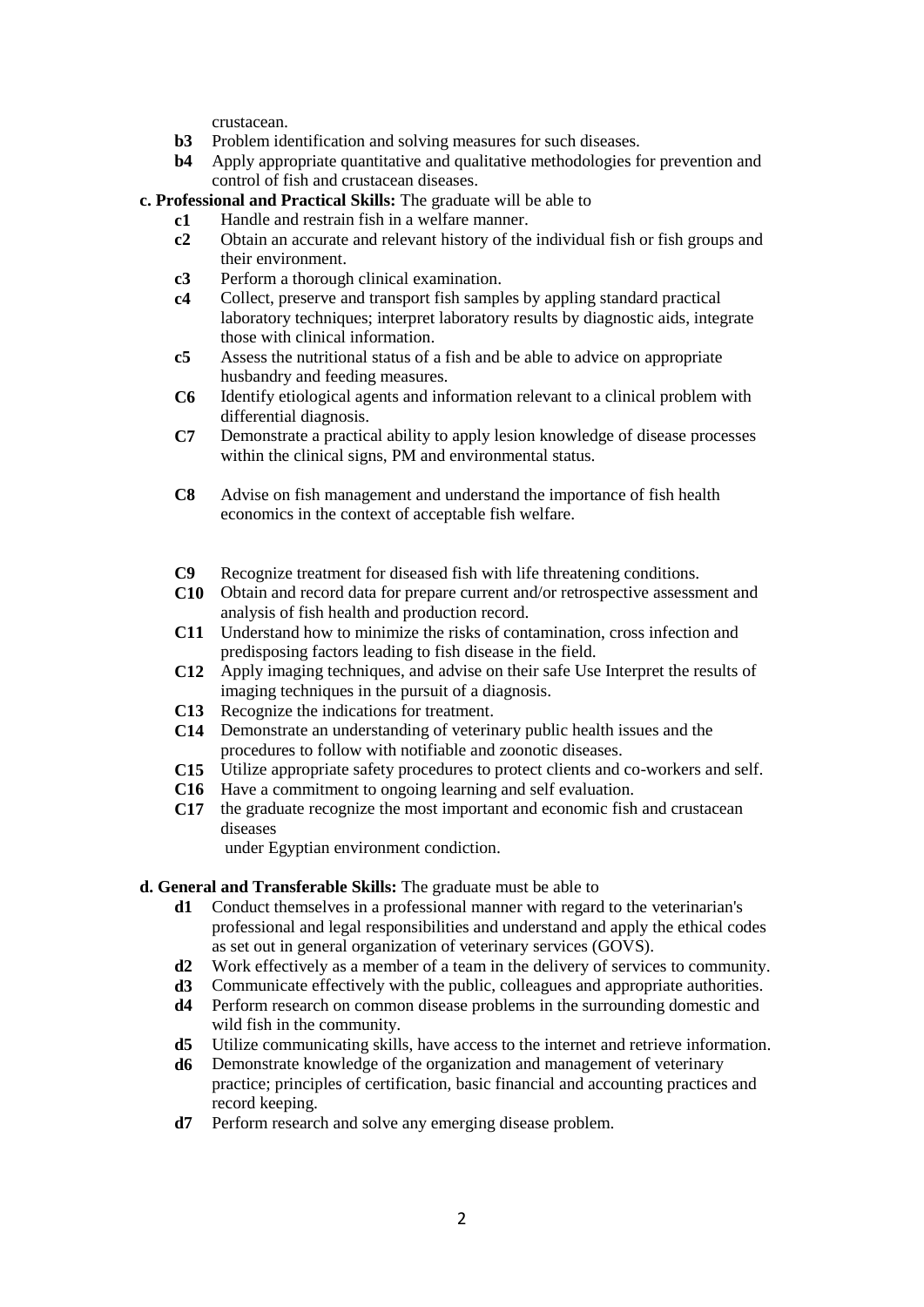### **3. Contents**:

| 1 <sup>st</sup> Semester                 |                 |                 |                  |
|------------------------------------------|-----------------|-----------------|------------------|
| <b>Topic</b>                             | No. of<br>hours | <b>Lectures</b> | <b>Practical</b> |
|                                          |                 |                 |                  |
| Natural of fish diseases                 | $\overline{2}$  | $\mathfrak{D}$  |                  |
| Bacterial disease of fish                | 20              | 10              | 10               |
| Bacterial disease of crustaceans         | 20              | 10              | 10               |
| Mycotic disease of fresh and marine fish | 18              | 8               | 10               |
|                                          |                 |                 |                  |
|                                          |                 |                 |                  |
| $2nd$ Semester                           |                 |                 |                  |
| Parasitic disease of fresh water fish    | 20              | 10              | 10               |
| Parasitic disease of marine fish         | 8               | 4               | $\overline{4}$   |
| Parasitic disease crustaceans            | 4               | $\overline{2}$  | $\overline{2}$   |
| Non infective disease                    | 8               | 4               | 4                |
| Pollution                                | 4               | $\overline{2}$  | $\overline{2}$   |
| Viral dieases                            | 12              | 6               | 6                |
| Prevention and control of fish diseases  | 4               | $\mathfrak{D}$  | $\overline{2}$   |
| <b>Total</b>                             | 120             | 60              | 60               |

# **4. Teaching and Learning Methods**:

- **4.1** Lectures and practical of every topic in the course.
- **4.2** Collection of some information from text books.
- **4.3** Field visits (farms) Department laboratory.
- **4.4** Study of clinical cases in the department laboratory.

# **5. Student Assessment Methods**:

|     | <b>Exam</b>                     |                                                                                        |
|-----|---------------------------------|----------------------------------------------------------------------------------------|
| 5.1 | Written Mid-term                | To assess the ability to understand and remember knowledge,<br>and intellectual skills |
| 5.2 | Written Final-<br>term          | To assess the ability to understand and remember knowledge,<br>and intellectual skills |
| 5.3 | <b>Practical Final-</b><br>term | To assess professional and practical skills                                            |
| 5.4 | Oral Final-term                 | To assess skills of discussion                                                         |

### **Assessment Schedule** (in each semester):

| <b>Assessment Schedule</b> (in each semestel). |                  |
|------------------------------------------------|------------------|
| Exam                                           | Week             |
| <b>Assessment 1</b> Written Mid-term           | 7 <sup>th</sup>  |
| <b>Assessment 2</b> Written Final-term         | 16 <sup>th</sup> |
| <b>Assessment 3</b> Practical Final-term       | 15th             |
| <b>Assessment 4</b> Oral Final-term            | 16th             |
|                                                |                  |

## **Weighing of assessments**

| <i>v</i> eighting of assessments |                                        |                  |               |
|----------------------------------|----------------------------------------|------------------|---------------|
|                                  | Exam                                   | Per Semester (%) | Total $(\% )$ |
|                                  | <b>Assessment 1</b> Written Mid-term   | 10               | 20            |
|                                  | <b>Assessment 2</b> Written Final-term | -25              | 50            |
|                                  | <b>Assessment 3</b> Practical Final-   |                  | 20            |
|                                  | term                                   |                  |               |
|                                  | <b>Assessment 4</b> Oral Final-term    |                  | 10            |